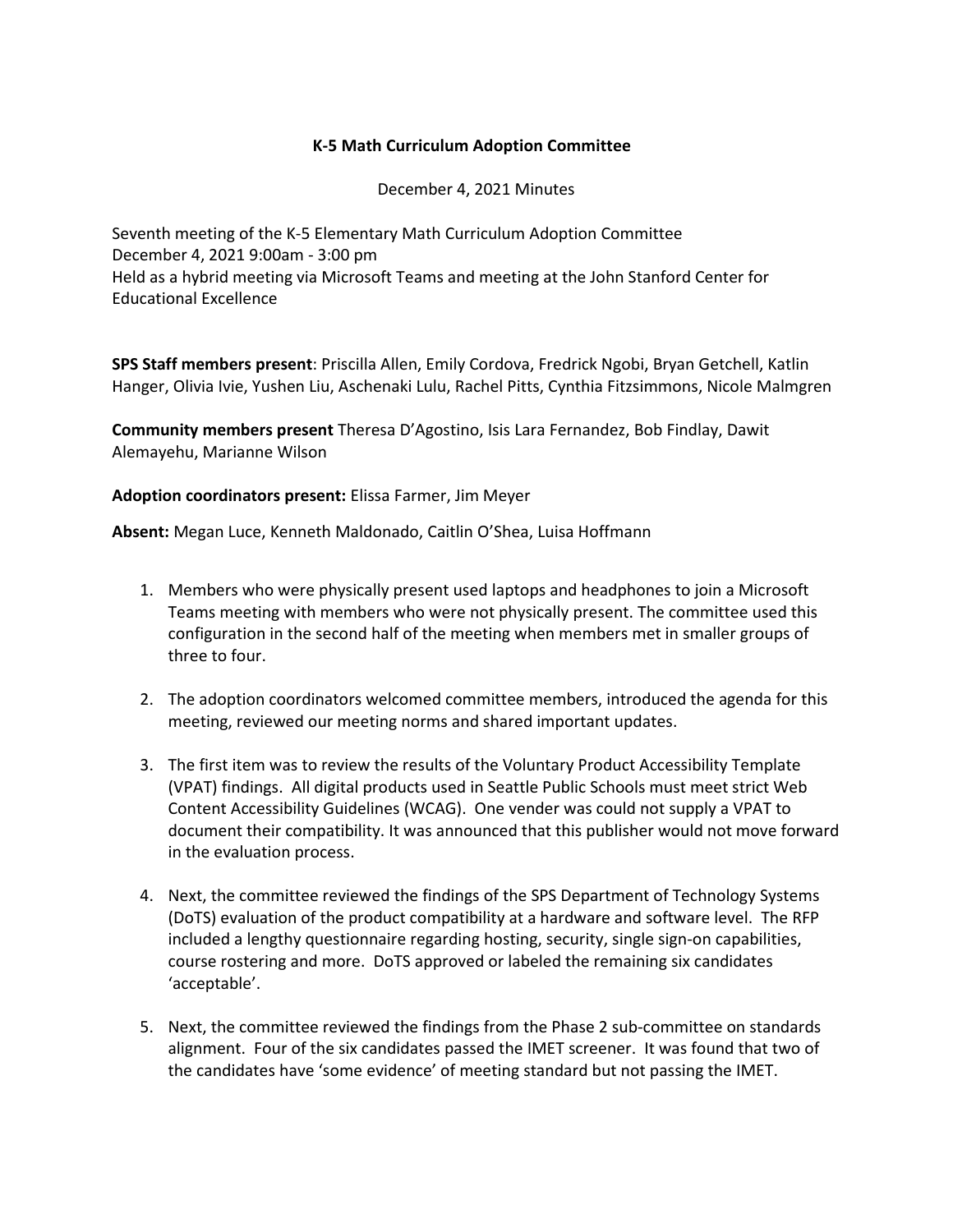- 6. Next, the committee reviewed the findings from the Phase 1 sub-committee on bias in the materials. Two candidates showed serious concerns in the areas of bias, stereotype, and perspective of the student materials. One publisher was flagged by both sub-committees for concern.
- 7. Testimony by those who made the evaluation was heard by the whole committee.
	- Publisher A: Both sub-committees spoke of their findings, concerns, and the results of their screening tools. This was followed by questions, firsthand evidence, and closing statements.
	- Publisher B: Phase 1 sub-committee spoke of their findings, concerns, and the results of their screening tool – the Identification of Bias screener. This was followed by questions, firsthand evidence, and closing statements.
	- Publisher C: Phase 2 sub-committee spoke of their findings, concerns, and the results of their screening tool – the Instructional Materials Evaluation Tool. This was followed by questions, firsthand evidence, and closing statements.
- 8. There was a move for a vote to remove the three publishers from consideration according to our committee developed three-phase process. The move was seconded.
	- Proposal 1: "Publisher A *will not* move onto Phase 3 of the committee's evaluation process." Approved unanimously.
	- Proposal 2: ""Publisher B *will not* move onto Phase 3 of the committee's evaluation process." Approved unanimously with one abstention.
	- Proposal 3: ""Publisher C *will not* move onto Phase 3 of the committee's evaluation process." Approved unanimously with two abstentions.
	- According to our Decision-making process, these three publishers were removed from consideration.
- 9. Next, there was a move that the remaining three publications would move on to Phase 3 of the K-5 math adoption committee's evaluation process. The movement was seconded and approved unanimously.
- 10. The committee moved on to review the structure, scope, and the process of the Materials Evaluation Criteria that had been developed in the previous meetings. They also revisited the categories each had contributed to.
- 11. There was a movement that committee members agree to evaluate each remaining set of instructional materials in the category that they had contributed to and to complete evaluations in any additional category voluntarily. This was followed by a discussion of how the results would account for an imbalance in the number of evaluators in each category. It was agreed that category results would be averaged according to the number of contributors before it was weighted. The movement was seconded and approved unanimously.